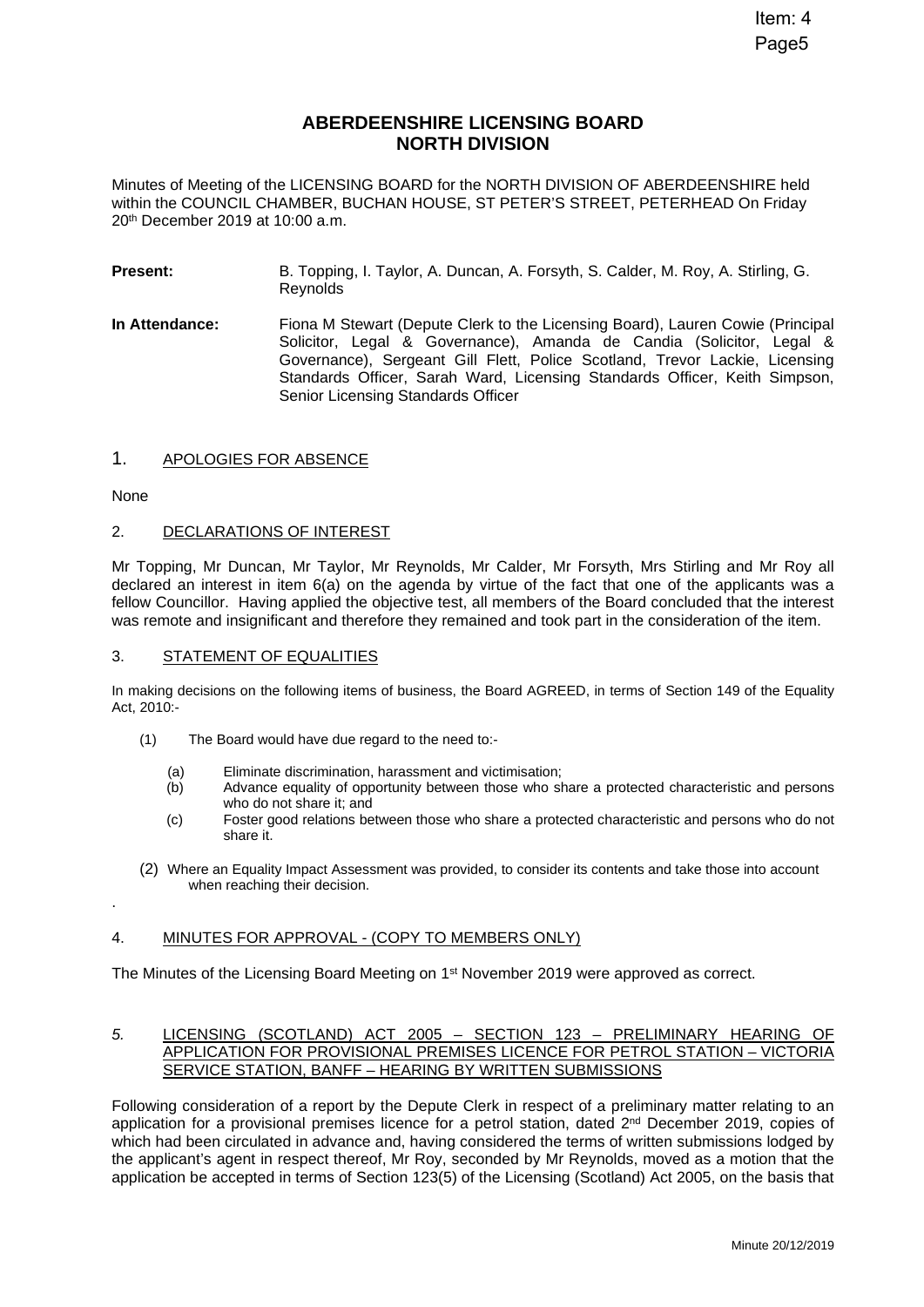there was sufficient evidence to determine that the premises (a) were the principal source of petrol or derv in the locality and (b) residents in the locality were likely to become reliant to a significant extent on the premises as the principal source of groceries. No amendment was proposed. The motion was passed unanimously on a show of hands.

## 6. LICENSING (SCOTLAND) ACT 2005 – APPLICATION FOR MAJOR VARIATION OF PREMISES LICENCE – NON-CONTENTIOUS APPLICATIONS - HEARING

Following consideration of a Report by the Depute Clerk in relation to non-contentious Premises Licences lodged in terms of Section 17 Part 3 of the Licensing (Scotland) Act 2005 the Board decided the applications as below.

| <b>Name of Applicant</b>   | of l<br>Address<br>Name<br>and | <b>Remarks (if any)</b>                |
|----------------------------|--------------------------------|----------------------------------------|
|                            | <b>Premises</b>                |                                        |
| Peartree (Fraserburgh) Ltd | Peartree Coffee House & Bistro | Granted in principal.<br>Issue of      |
|                            | 59-61 High Street              | licence delegated to the Depute        |
|                            | Fraserburgh                    | Clerk, following consultation with the |
|                            | AB43 9ET                       | Convenor, upon receipt of the          |
|                            |                                | <b>Building Warrant</b>                |
| The Captain's Table        | Captain's Table                | <b>GRANTED</b>                         |
| (Fraserburgh) Ltd          | 20 Seaforth Street             |                                        |
|                            | Fraserburgh                    |                                        |
|                            | AB43 9BB                       |                                        |
| <b>Richard Duncan</b>      | Asha's Indian Aroma            | <b>GRANTED</b>                         |
|                            | 22A Queen Street               |                                        |
|                            | Peterhead                      |                                        |
|                            | AB42 1TS                       |                                        |

## 7. LICENSING (SCOTLAND) ACT 2005 – APPLICATION FOR OCCASIONAL EXTENSION – FOUR CHAPEL STREET, PETERHEAD - HEARING

- 1. Mr and Mrs Hansen were present at the hearing.
- 2. Trevor Lackie, Licensing Standards Officer was present at the hearing.
- 3. The Depute Clerk had circulated additional papers submitted by the applicant's agent to all parties prior to the hearing and provided a printed copy to the applicants at the hearing.
- 4. The Board heard the submissions of the applicant.
- 5. The Board heard the submissions of the Licensing Standards Officer.
- 6. The Boards afforded the applicants an opportunity to respond to the submissions made by the Licensing Standards Officer.
- 7. An opportunity was given for Board Members to ask questions of both parties.
- 8. The Licensing Standards Officer was invited to make concluding remarks.
- 9. The applicants were invited to make concluding remarks.
- 10. No legal advice was required from the Depute Clerk.
- 11. Mr Duncan moved as a motion that a departure from policy was justified and that the application should be granted. The Depute Clerk sought clarification as to whether the motion related to the whole application or to the part relating to the Caley Bar only. Mr Duncan confirmed it related to the whole application. Mr Duncan could not provide a reason why a departure from policy was justified or on what basis the legal test for the application was met when asked to provide them by the Depute Clerk. Mr Duncan did not receive a seconder to his proposed motion. He therefore withdrew the motion.
- 12. Mrs Stirling, seconded by Mr Forsyth, then moved that the application for extended hours be refused on the basis that the application did not meet the requirements of the legal test set out in Section 68 of the Licensing (Scotland) Act 2005 in that the application did not relate to a special event or occasion to be catered for on the premises, nor did it relate to a special event of national or local significance, the Board having made it clear in their Statement of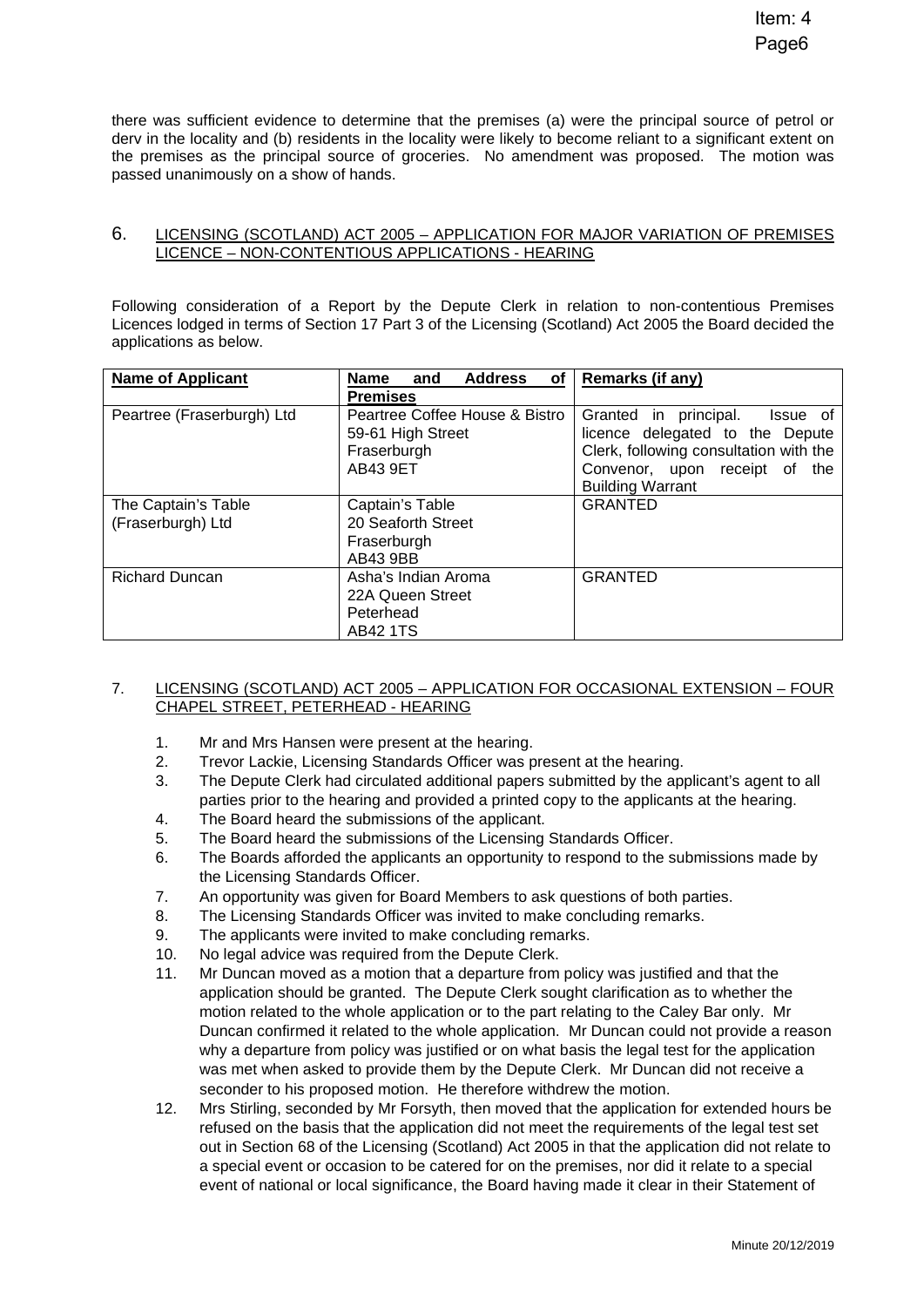Licensing Policy that, as Christmas and New Year occurred every year, they did not consider that to be justification for an occasional extension and the premises had already been granted the maximum additional hours provided in the Statement of Licensing Policy for the Festive Season.

- 13. No amendment as proposed.
- 14. The motion was passed by majority on a show of hands, Mr Duncan abstaining from the vote.

The Board therefore REFUSED the application.

#### 8. LICENSING (SCOTLAND) ACT 2005 – APPLICATION FOR OCCASIONAL LICENCE – MACBI COMMUNITY HUB – HEARING

- 1. The applicant was neither present nor represented at the hearing. The Board determined to proceed with the hearing in the absence of the applicant.
- 2. Trevor Lackie, Licensing Standards Officer was present at the hearing.
- 3. The Board heard the submissions of the Licensing Standards Officer.
- 4. The Board was afforded an opportunity to ask questions of the Licensing Standards Officer.
- 5. The Licensing Standards Officer was afforded an opportunity to make concluding remarks.
- 6. Mrs Stirling, seconded by Mr Forsyth, moved as a motion that the application be refused in terms of Section 59(6)(c) of the Licensing (Scotland) Act 2005 by reason of the application being contrary to the Protection of Children and Young Persons From Harm Licensing Objective as it was an event primarily aimed at children and young persons and therefore contrary to paragraph 4.18 of Supplementary Policy Statement 4 of the Board's current Statement of Licensing Policy.
- 7. No amendment was proposed.
- 8. The motion was passed unanimously on a show of hands.

The Board's decision was therefore to REFUSE the application.

## 9. LICENSING (SCOTLAND) ACT 2005 – REVIEW OF PREMISES LICENCE – UPPAL MINI MARKET, 2 GORDON STREET, ST COMBS, FRASERBURGH - HEARING

- 1. Trevor Lackie, Licensing Standards Officer was present at the hearing.
- 2. The Licence-holder was neither present nor represented at the meeting. The Board agreed to conduct the hearing in the absence of the Licence-holder.
- 3. The Board heard the submission of the Licensing Standards Officer.
- 4. The Board members were afforded an opportunity to question the Licensing Standards Officer but had no questions.
- 5. The Licensing Standards Officer made no concluding remarks.
- 6. The Board:-
	- (a) Determined that they had sufficient evidence before them upon which to make a decision.
	- (b) As a preliminary matter, concluded that, as the premises had ceased trading for more than three months, as set out in terms of paragraph 6.13 of Supplementary Policy Statement 6 of the Board's current Statement of Licensing Policy, the premises licence had ceased to have effect in terms of Section 28 of the Licensing (Scotland) Act 2005.
- 7. Having determined that the licence had ceased to have effect, no further action was required in respect of the application for review of the premises licence.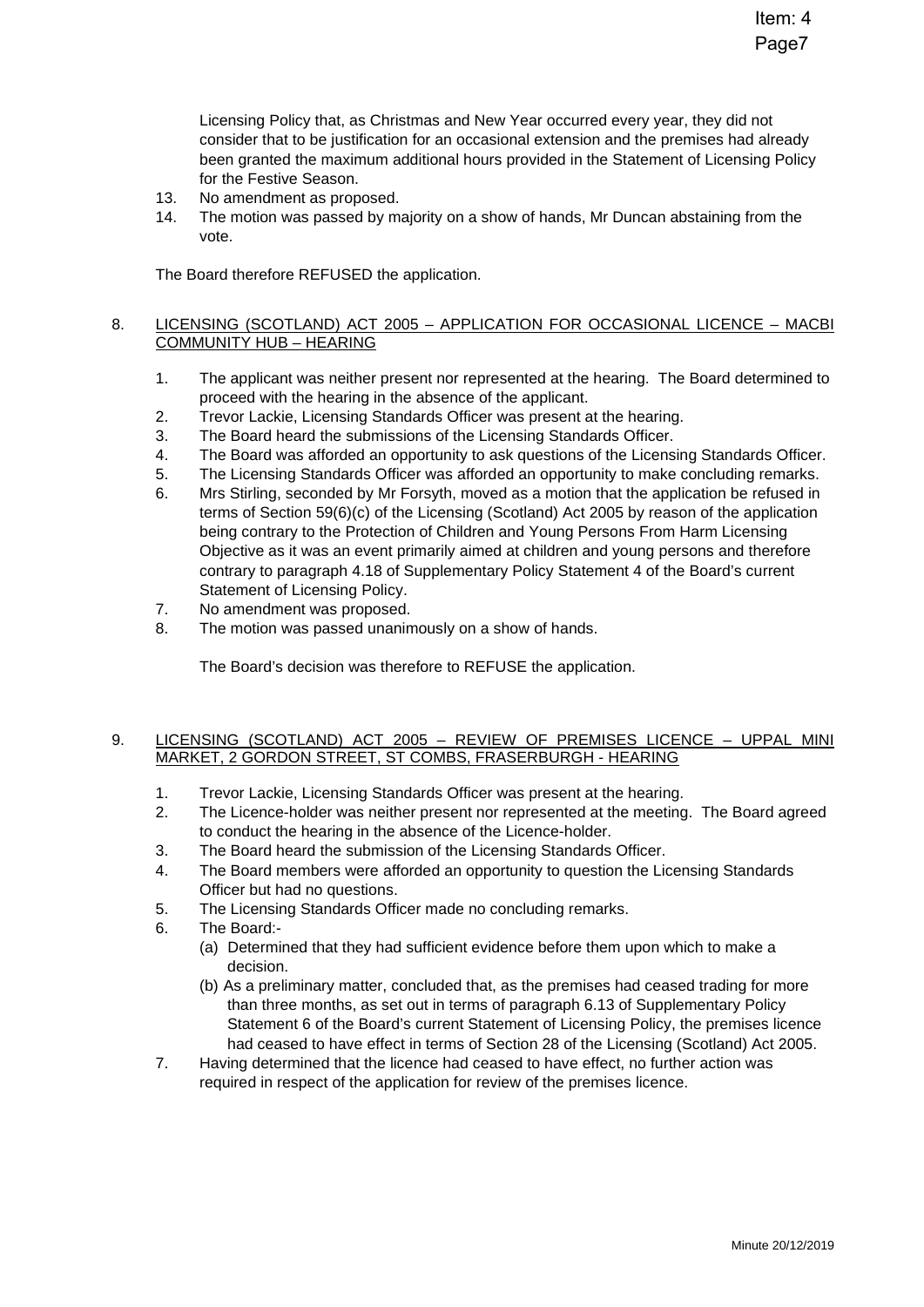#### 10. REQUEST FOR EXTENSION OF CLOSURE TO PREMISES – FJORD INN, FISHERFORD, INVERURIE

Following consideration of a report by the Depute Clerk relating to a request for an extension of closure of licensed premises, dated 4<sup>th</sup> December 2019, copies of which had been circulated in advance, the Board GRANTED an extension until the June Board 2020, acknowledged that the licence-holders had provided a great service to the local community over the years and wished them every success with their future endeavours.

#### 11. LICENSING (SCOTLAND) ACT 2005 – REVIEW OF PERSONAL LICENCE – CONDUCT INCONSISTENT WITH LICENSING OBJECTIVES – ZOE CLARK - HEARING

- 1. The Chief Constable was represented by Sergeant Gill Flett.
- 2. The Licence-holder was neither present nor represented at the Hearing. The Board agreed to conduct the hearing in the absence of the Licence-holder.
- 3. The Board heard Sergeant Flett's submissions.
- 4. The Board was afforded an opportunity to ask questions of Sergeant Flett.
- 5. Sergeant Flett had no concluding remarks to make.
- 6. Mr Forsyth, seconded by Mr Roy, moved as a motion that the Licence-holder's personal licence be revoked in terms of Section 84(6)(b) of the Licensing (Scotland) Act 2005, being satisfied that it was necessary to do so for the Prevention of Crime and Disorder Licensing Objective by reason of the Licence-holder's conviction.
- 7. No amendment was proposed.
- 8. The motion was passed unanimously on a show of hands.

The decision of the Board was therefore to REVOKE the personal licence.

## 12. ADDITIONAL REPORTS

(i) BOARD DATES 2020-2021

Agreed.

(ii) REVIEW OF LICENSING BOARD STRUCTURE IN ABERDEENSHIRE – CONSIDERATION OF OPTIONS

Following consideration of a report by the Depute Clerk relating to a review of the Licensing Board structure in Aberdeenshire, dated  $20<sup>th</sup>$  November 2019, copies of which had been circulated to members in advance, the Board:-

- 1. Noted the importance of the report.
- 2. Acknowledged there would be a public consultation.
- 3. Noted that a further report would come back to the Board following public consultation.
- 4. Had the following initial comments to make but confirmed that they would keep an open mind on options in advance of the further report:-
	- Less business at Boards
	- Drastic changes in how licences are issued
	- A single Board should not be fixed to one location in Aberdeenshire
	- All areas of Aberdeenshire need to be represented.
	- There would be resource benefits in officer time.
	- Volume of applications would not diminish.
	- Expertise already in place must be retained and used appropriately and effectively.
	- Agreed to provide email submissions during the consultation period.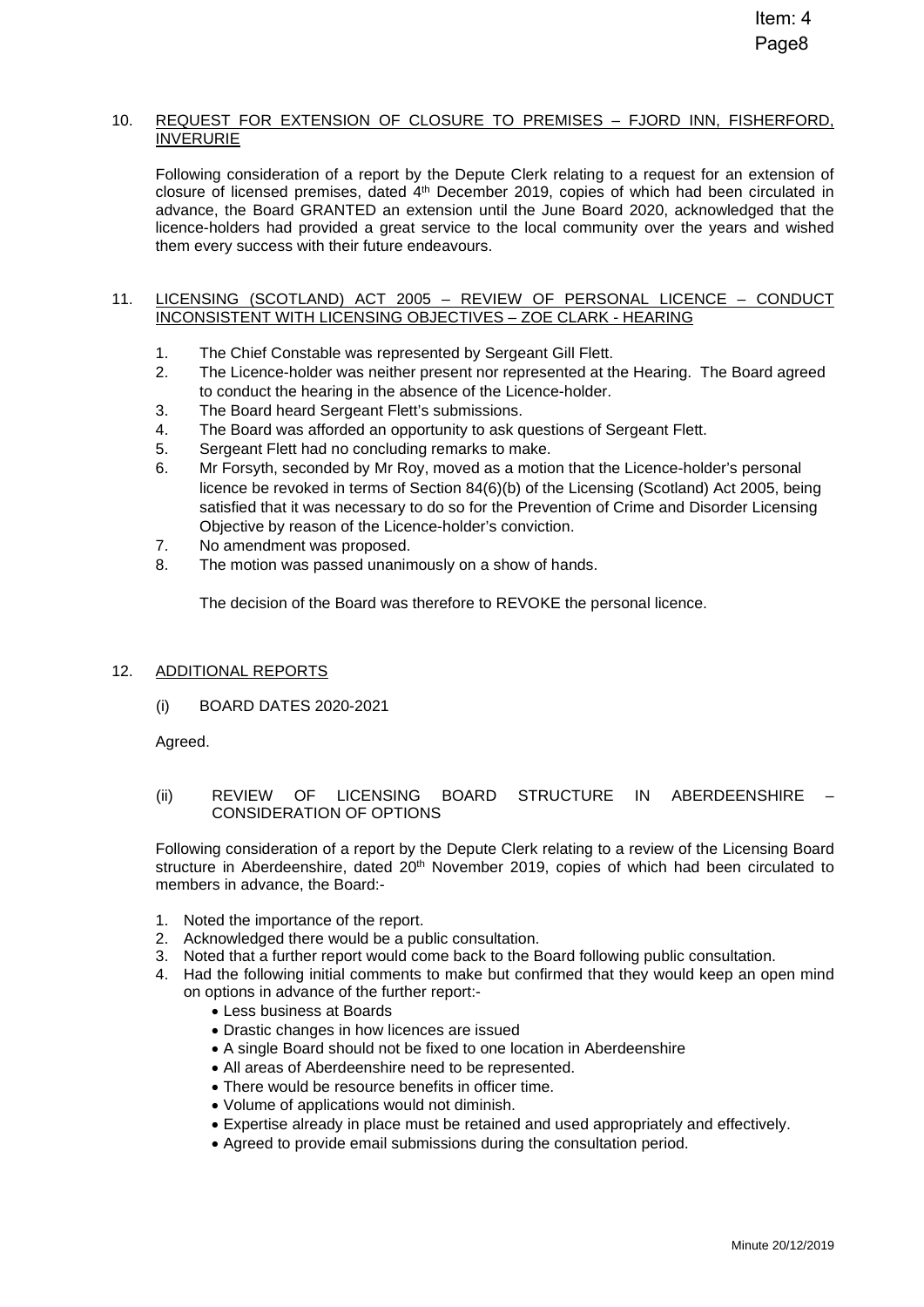Item: 4 Page9

(iii) LICENSING FEES UPDATE REPORT

Noted and LSO's thanked for all their hard work.

13. DATE OF NEXT MEETING - WEDNESDAY 28TH FEBRUARY 2019

Noted.

**Board Member Presiding over meeting** 

**Print Name** 

**Signature** 

## **20/12/2019**

**Date**